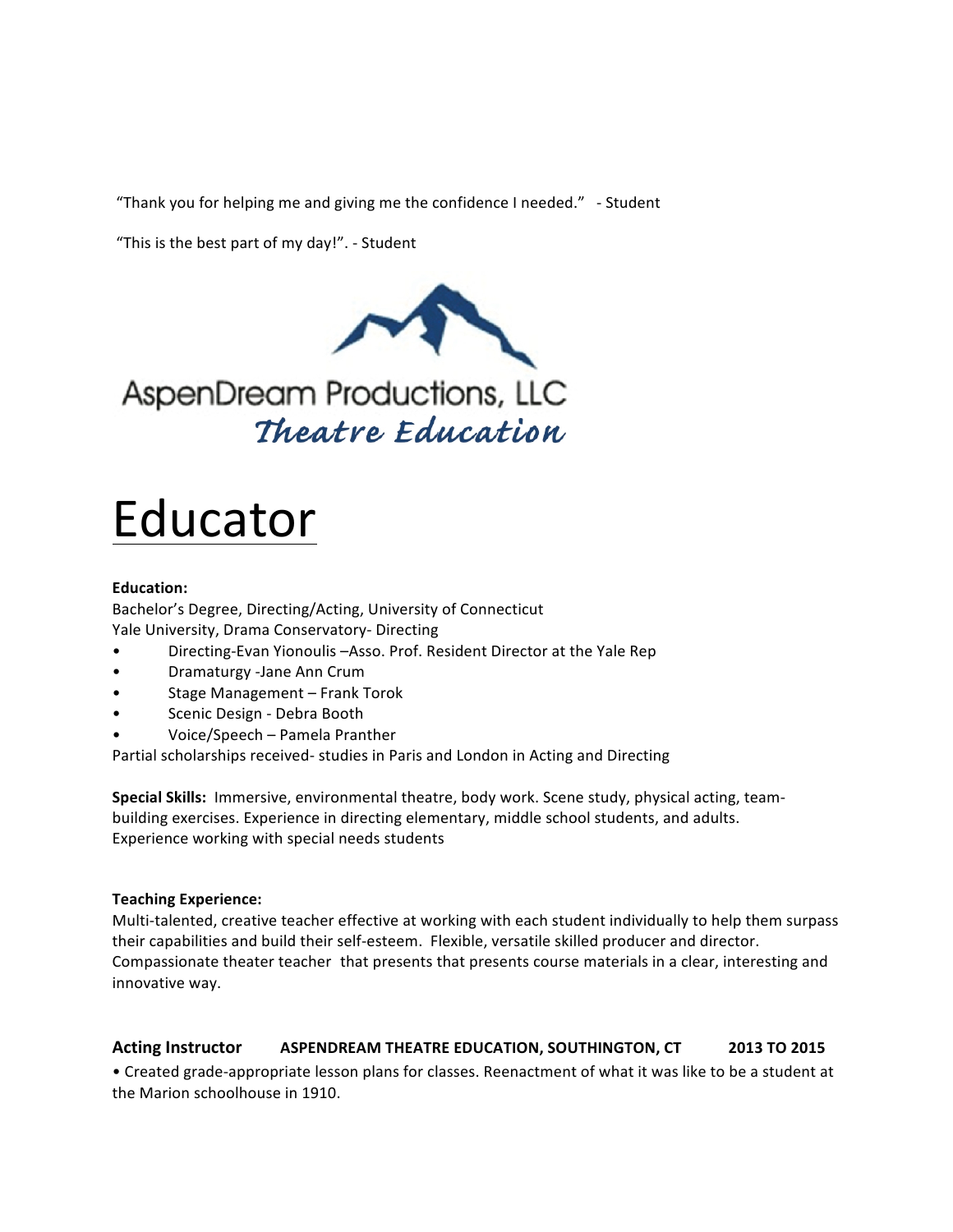• Encouraged elementary school students to use theatre as a means of healthy and safe self-expression and to address issues specific to their personal experiences.

• Managed and directed short productions for elementary school students grades pre-K through 4th grade which focused on folk and fairy tales learned throughout school year and performed in class. Production focused and encouraged student collaboration, creativity and original work.

# **Acting Instructor CENTRAL CT STATE UNIVERSITY, NEW BRITAIN, CT** 2005

Instruction of Acting 11/12 classes for youth-at-risk.

## **Acting Instructor HARTFORD CHILDREN'S THEATRE, HARTFORD, CT 2007 TO 2009**

Posture, voice for speech and vocal health and hygiene to students enrolled in a 3 year diploma program. Other duties: Masterclasses, audition coaching, personal coaching and faculty duties.

# **Acting Instructor <b>WARNER THEATRE, TORRINTON, CT** 1997 **1997 1998**

Performed educational theater productions and workshops focused on mental and physical health for students pre-K through fifth grade in elementary schools based on Viola Spolin.



## **Schoolhouse program to teach theater, history**

Published: August 27, 2013

By Julie Sopchak The Southington Citizen

Within the walls of the old Marion schoolhouse is a rich embodiment of the history of Marion, a small village tucked in the southwestern corner of Southington.

The building is used frequently as a community center after being saved from leveling in 1997. One of the newest programs which will enter the structure is **AspenDream Productions, a theatrical company based in Connecticut and Massachusetts.** 

AspenDream Executive Director **Janice Luise-Lutkus** plans to host a theater class in the fall for Southington kids, teaching them the ropes about drama, and some history.

Plans for the class not only include teaching drama skills, but the last class will be a reenactment of what it was like to be a student at the Marion schoolhouse in 1910.